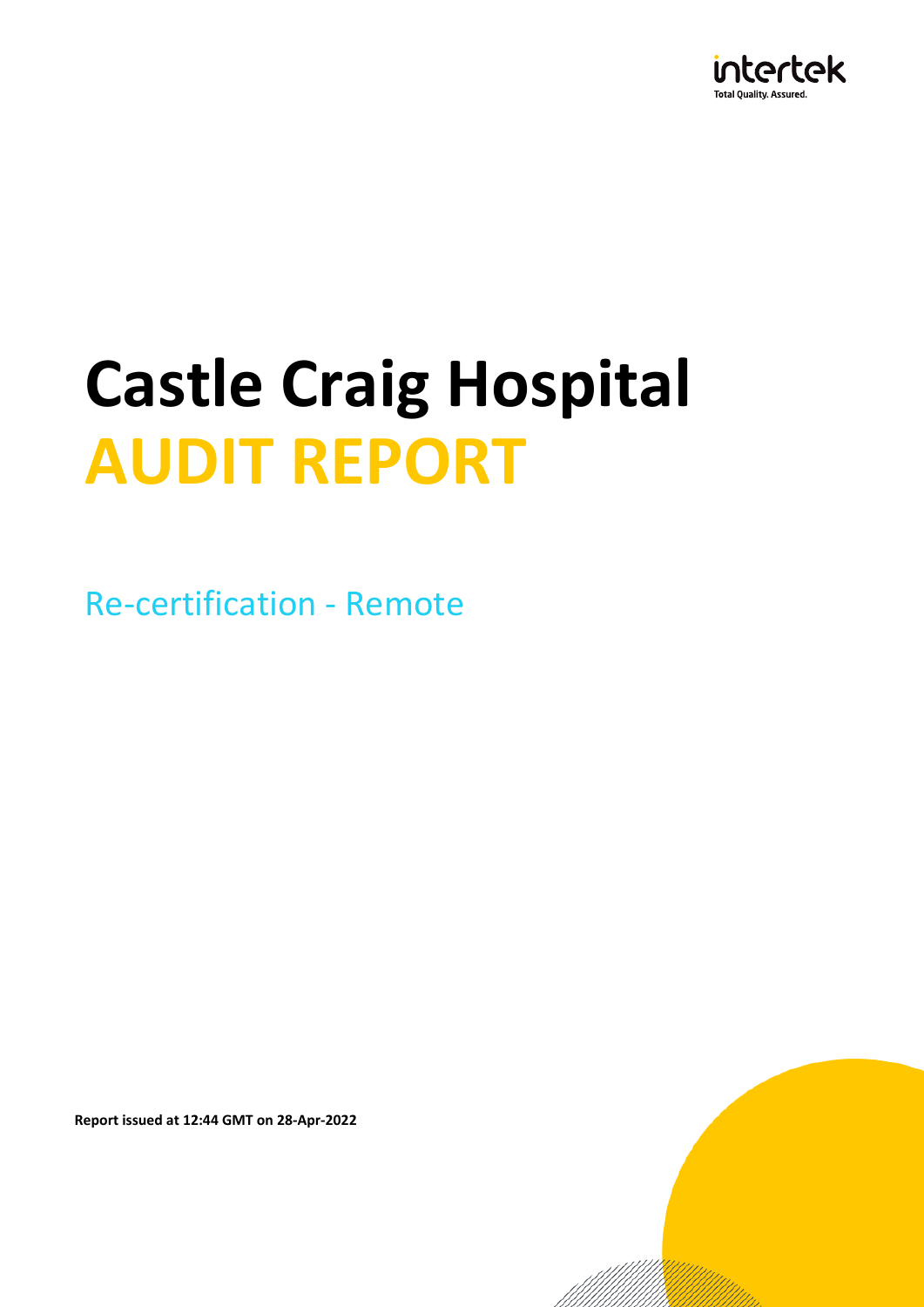

| <b>Client ID#:</b>                 | CMPY-041564                                                                                                                                                                                                                                                                   |  |
|------------------------------------|-------------------------------------------------------------------------------------------------------------------------------------------------------------------------------------------------------------------------------------------------------------------------------|--|
| <b>Client/Address:</b>             | Castle Craig Hospital<br>Blyth Bridge, West Linton, Peeblesshire EH46 7DH                                                                                                                                                                                                     |  |
|                                    | Smarmore Castle Private Clinic<br>Ardee, County Louth (Lú), A92 YY22, Ireland                                                                                                                                                                                                 |  |
| <b>Audit Criteria:</b>             | ISO 9001:2015                                                                                                                                                                                                                                                                 |  |
| <b>Audit Activity:</b>             | Re-certification - Remote                                                                                                                                                                                                                                                     |  |
| Date(s) of Audit:                  | Castle Craig Hospital<br>West Linton, United Kingdom:<br>11-Apr-2022 to 12-Apr-2022                                                                                                                                                                                           |  |
|                                    | Smarmore Castle Private Clinic<br>Ardee, County, Ireland:<br>13-Apr-2022 to 14-Apr-2022                                                                                                                                                                                       |  |
| Auditor(s) (level):                | Deborah Camotta (Lead Auditor, Castle Craig Hospital, West Linton, United<br>Kingdom)<br>Deborah Camotta (Lead Auditor, Smarmore Castle Private Clinic, Ardee, County,<br>Ireland)                                                                                            |  |
| <b>Scope of Audit and Scope of</b> | <b>Overall Scope</b>                                                                                                                                                                                                                                                          |  |
| <b>Certification:</b>              | ISO 9001:2015:<br>Provision of mental health care within a private psychiatric hospital for the<br>treatment of service users with substance abuse dependency and gambling -<br>related addiction                                                                             |  |
|                                    | Site: Castle Craig Hospital, West Linton, United Kingdom                                                                                                                                                                                                                      |  |
|                                    | ISO 9001:2015:<br>Provision of mental health care within a private psychiatric hospital for the<br>treatment of service users with substance abuse dependency and gambling -<br>related addiction                                                                             |  |
|                                    | ISO 9001:2015:<br>The provision of residential treatment for alcohol and chemical dependency                                                                                                                                                                                  |  |
|                                    | Site: Smarmore Castle Private Clinic, Ardee, County, Louth (Lú), Ireland<br>ISO 9001:2015:<br>Provision of mental health care within a private psychiatric hospital for the<br>treatment of service users with substance abuse dependency and gambling -<br>related addiction |  |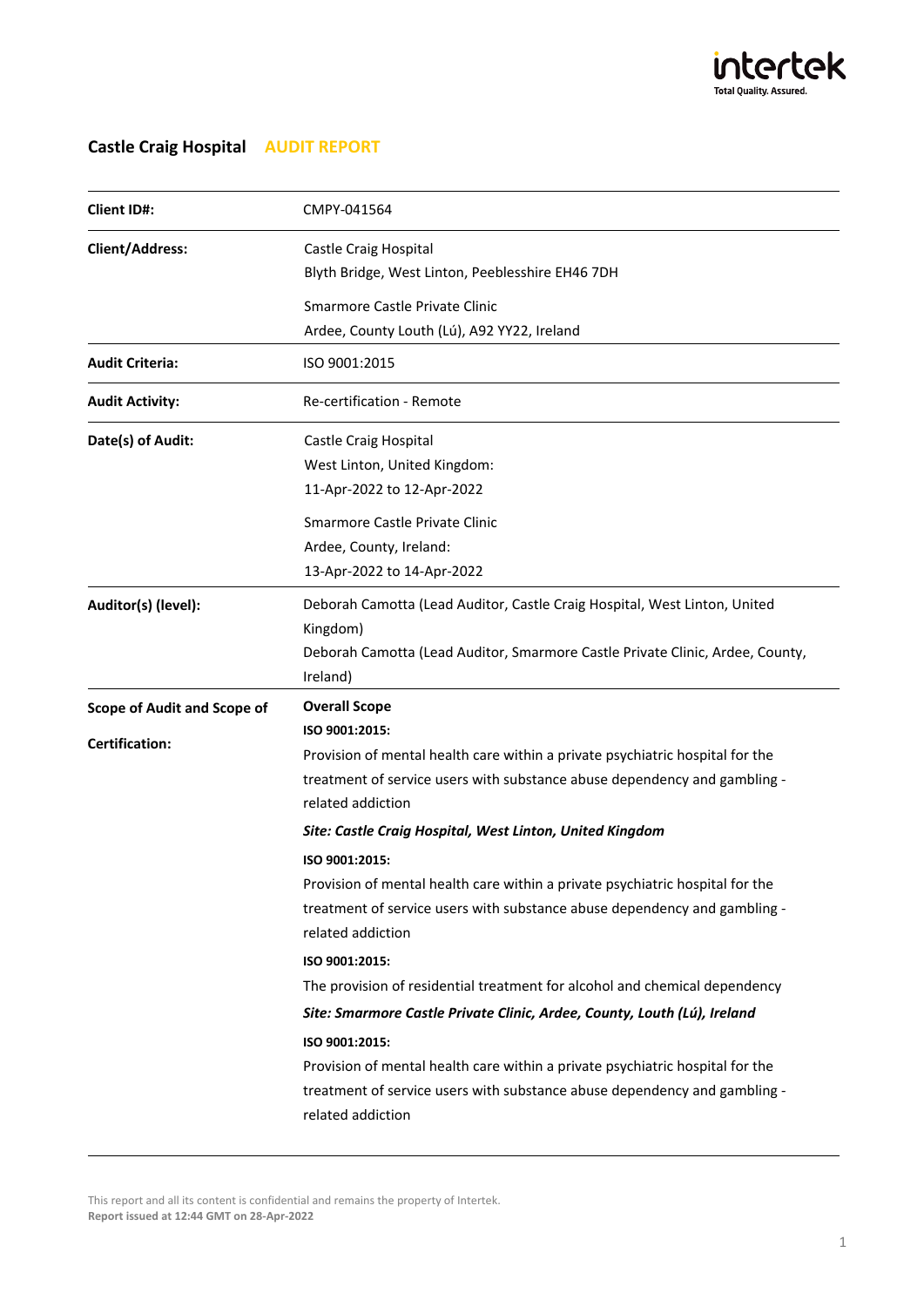

# **OVERALL RESULT:** No Action Required

The management system was found to be fully effective. (no nonconformities issued)

# **EXECUTIVE SUMMARY**

The client's system is mature with no non-conformities/observations raised. The audit was conducted via Teams and documentation and records were sent via email – zipped folders. Staff were available throughout the audit via teams, phone and/or email. It was therefore confirmed that there were no unacceptable remote audit risks and that an effective audit could be carried out using "Teams" based discussions, interviews and screen sharing. Patient plans are due their nature confidential, so details were limited in this area. Technology used to conduct the remote audit all worked as planned. The system continues to work very well, good levels of detail within the documents and records sent. There were no areas for concern.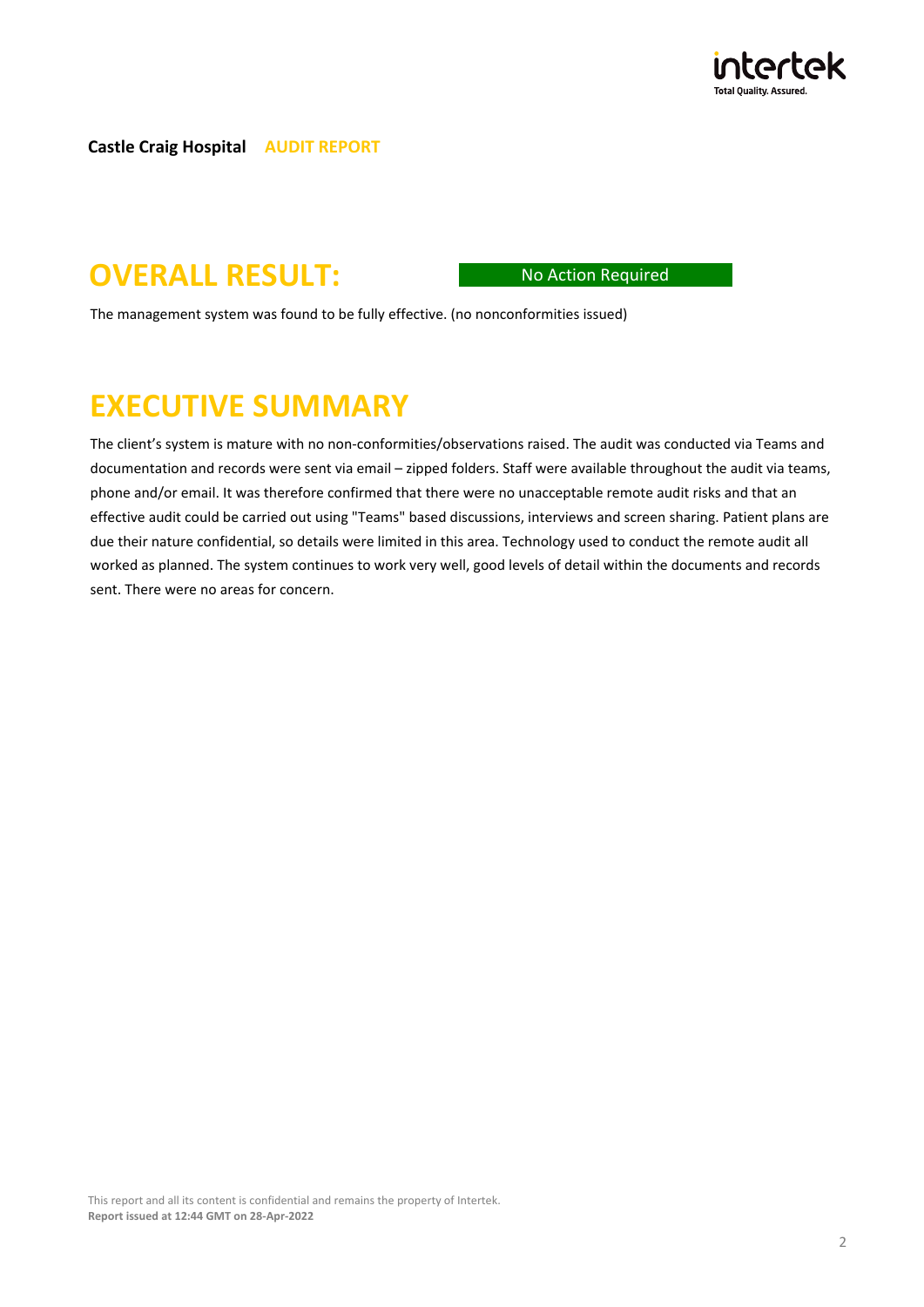

# **SWOT ANALYSIS**

| Strengths            | mature system, positive management involvement |  |
|----------------------|------------------------------------------------|--|
| Weaknesses           | none evident                                   |  |
| <b>Opportunities</b> | none identified                                |  |
| <b>Threats</b>       | none identified                                |  |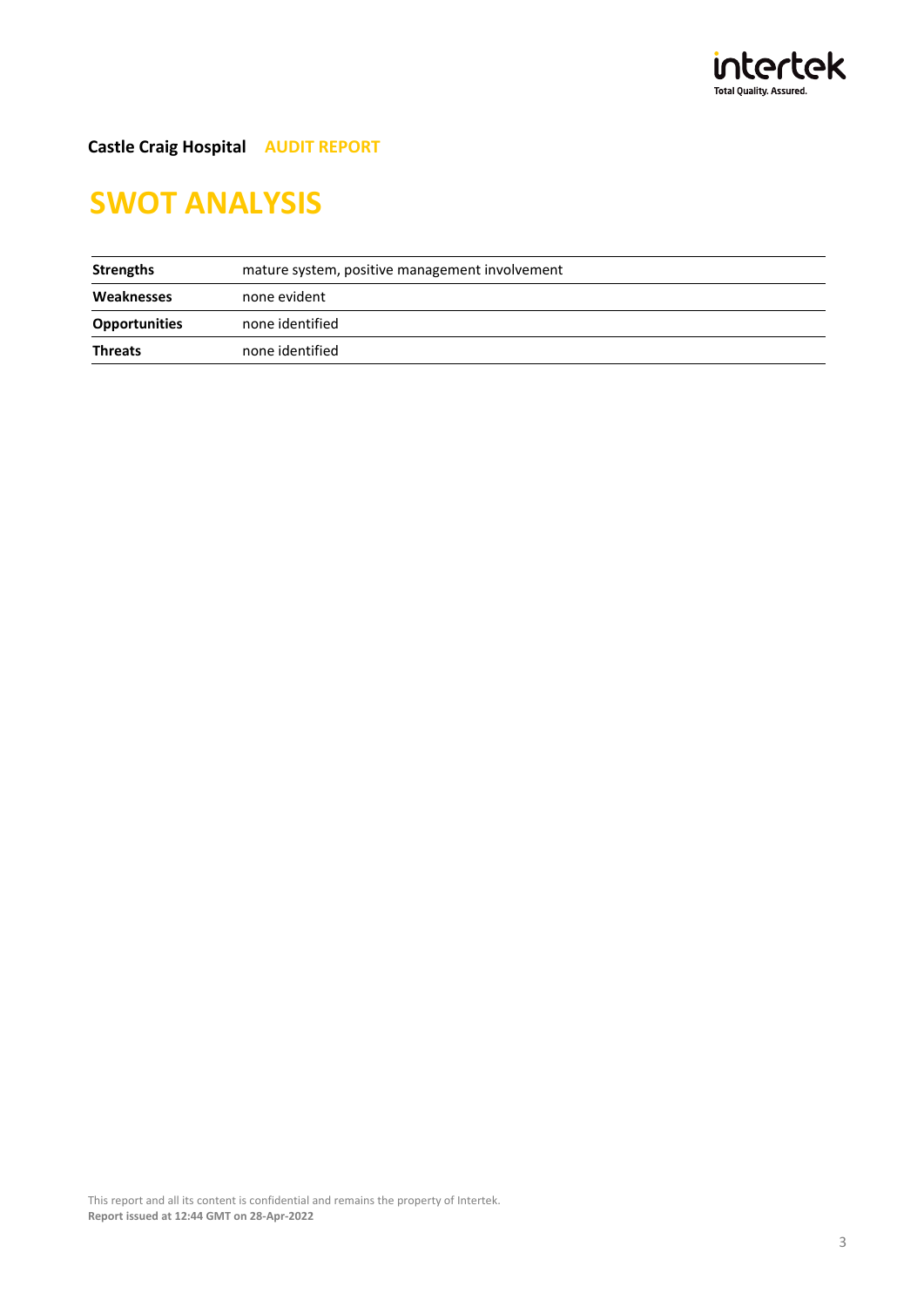# **INTERTEK MATURITY MODEL**

The score descriptions are generic to all management systems and cannot be customized by the auditor, thus allowing for the consistency of interpretation and standardization of audit results worldwide. The scores provided to your organisation are for benchmarking purposes only and are based on the audit team's evaluation.

#### **Management Management** *Mature*

Consistent evidence of management commitment, customer and/or interested party satisfaction, knowledge/awareness of policy and objectives being demonstrated by the majority of staff. Responsibility and authority is evident and supported via data, trends and related KPI's. Management reviews are complete and demonstrate support by the majority of personnel. Records are complete and demonstrate positive trends in improvement and lessons learned.

#### **Internal Audits Meets Intentional Audits** *Meets Intentional Audits* **<b>***Meets Intent*

Internal audits are being performed at planned intervals and are based on status and importance of the Management System. Data is being collected on regular basis. Audit teams are trained, impartial and objective in their approach. Audit reports are clear, concise with respect to content. Actions are being taken as a result of audit findings and timely responses are provided.

#### **Corrective Action** *Meets Intention* **<b>***Meets Intention*

The corrective action process meets the minimum requirements as defined by the standard. Data does exist from such sources such as customer and/or interested party complaints, internal audits, warranty analysis, defects, internal metrics and supplier performance. The process includes a review of the effectiveness of the actions taken. There is evidence of problem solving tools being used to support the process.

#### **Continuous Improvement** *Meets Intentional According Continuous Improvement* **<b>***Meets Intentional According Continuous Improvement*

Data streams are being used as sources to drive continual improvement over time. These may include management system policy, objectives, and audit results, analysis of data, CAPA and management reviews.

#### **Operational Control Mature** *Mature Mature Mature Mature*

Operational Controls are planned and developed. Planning of operational controls is consistent with all other Management processes. Objectives, process requirements, needs for appropriate additional documents and resources, verification and monitoring activities and records requirements have been determined, as appropriate. Processes and activities run consistently. Data is collected, and reviewed to verify the effectiveness of operational controls with evidence of significant improvement trends. Some evidence linking to some key business factors.

#### **Resources Mature**

Resources required for the effective maintenance and improvement of the management system have been defined and deployed. Improvements have been noted in areas such as customer and/or interested party satisfaction, continual improvement, process variation. Levels of competency have been defined and documented within the existing management system.



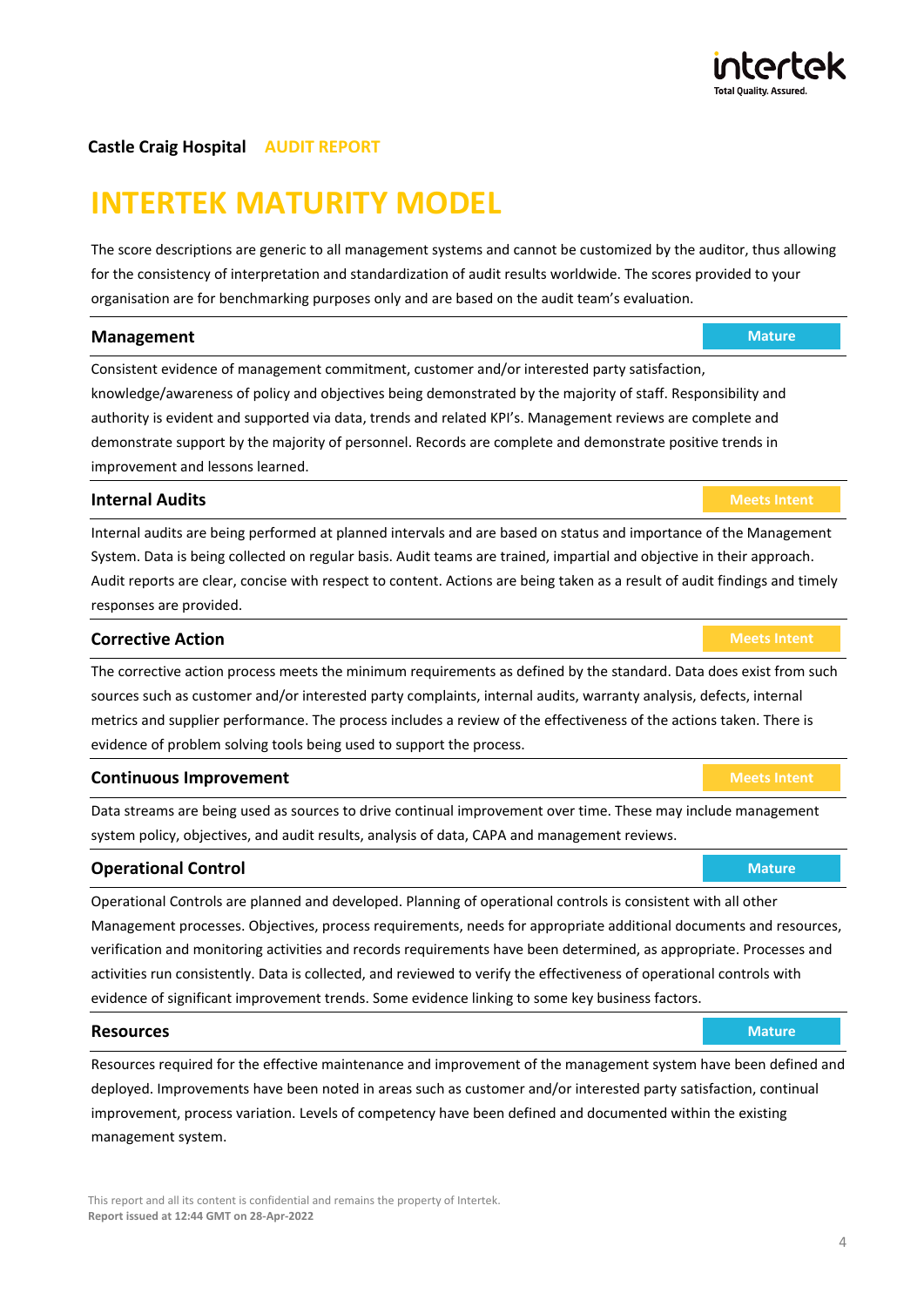



### **Intertek Maturity Model**

Rating: 5=Benchmark | 4=Mature | 3=Meets Intent | 2=Beginning | 1=Not Evident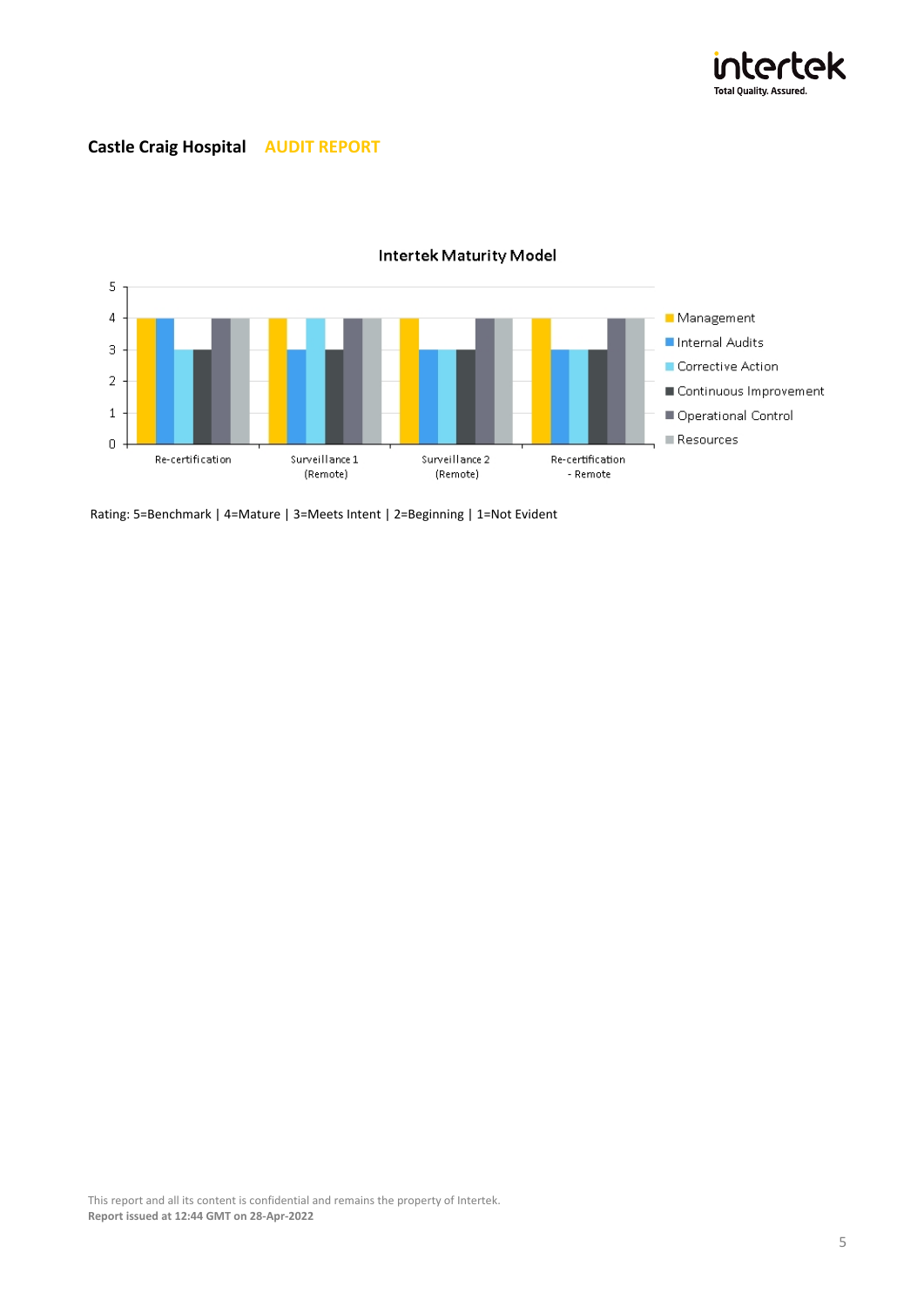

# **FINDING SUMMARY**

|                                | Minor | Major |
|--------------------------------|-------|-------|
| Issued during current activity |       |       |
|                                |       |       |

**Opportunities for improvement have been identified**

No

# **STATUS OF PREVIOUS AUDIT FINDINGS**

#### **Follow-up on findings issued at previous audit:**

Prior assessment resulted in no non conformities.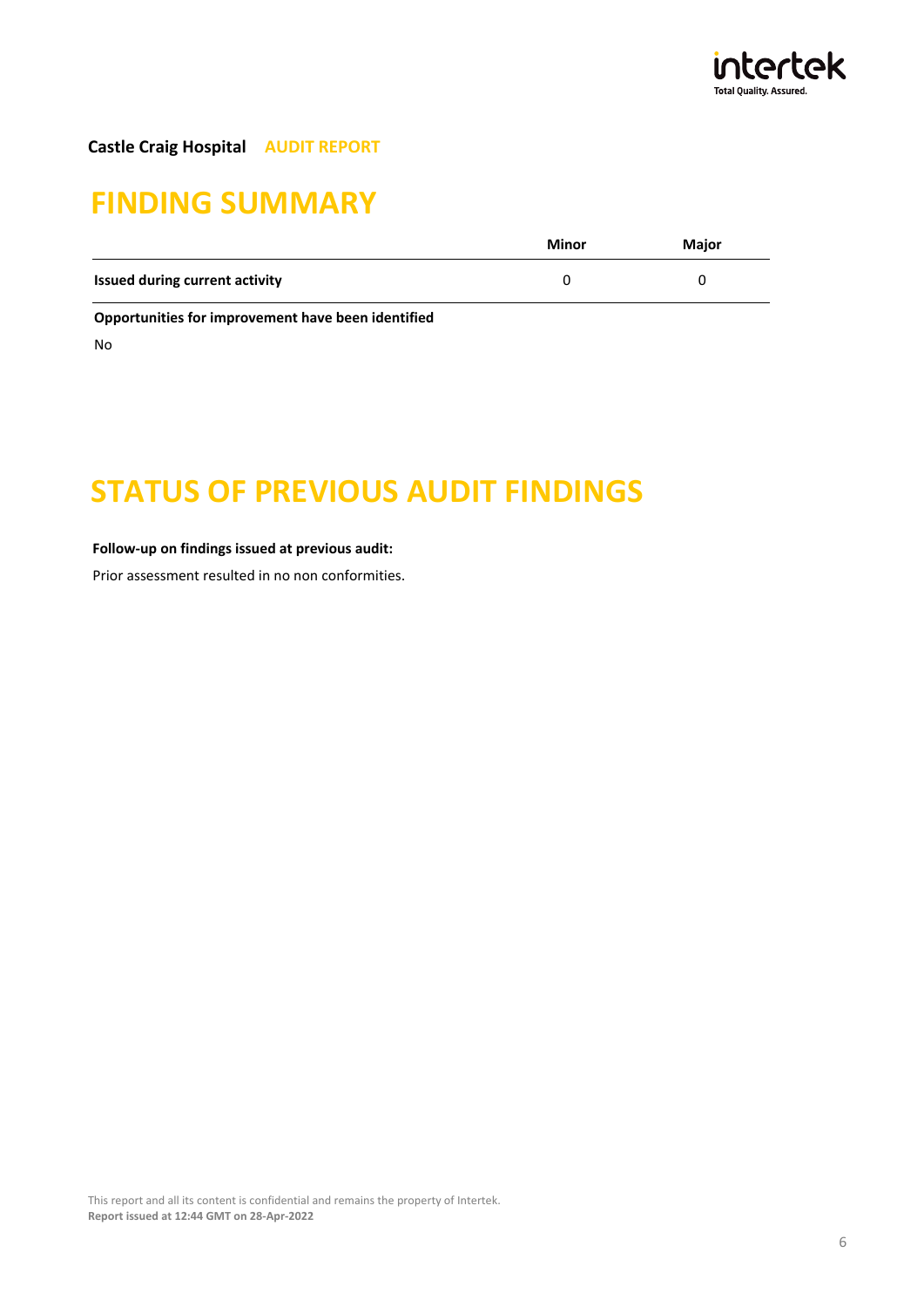

# **EVIDENCE SUMMARY**

The state of the management system is summarized below:

#### **Conclusion of Client's Processes/Functional areas audited including KPI/Metrics**

8 Operations

#### CC – Patient Files

Patient – SOR. Contents, photograph on day of admission. Create mission- assessment, background, mobility, family, substance use history, pre-treatments, violence, allergies, disorders, suicidal/ self-harm. Medical history. Arrived to site, covert tested before. Sign release of information- contents, confidentiality. Discharge- agreed to stay commitment. Number of days off stay agreement. Sign permission to obtain GP records/ contacts. Medical admissionobservation checklist completed, positive indications and add photographs, next of kin. Doctor-drugs history, past medical history, allergies, medical/ psychiatric, general discussion with client. No known allergies. Therapist notes from sessions. Nursing care plan written. PEEPS - Personal emergency egress plan- fire- RAG. clinical notes/ daily and discussed at shift handover. Continuing care plan. Medical disclosure summary- sent to patients GP. Patient-AL. contents same as the previous file. This patient was discharged on the 13th of April 2022. Treatment summary. Linked cardex/ medical- prescriptions day today. Completed by doctor and reviewed by doctor. First cardexdetox- ID medicines. Separate prescription. Second discretionary medications- by nurses- paracetamol. No known allergies.

Therapeutic activities-music. Therapeutic art is held every second week. Plan of activities was evidenced, programme has been developed.

#### $SM -$

Patient JS – DOB 15/02/1963. Emergency contact details. Alcohol substance misuse. Family history. Medical checklistallergies, asthma on Ventolin inhaler. Psychiatric history. File signed and dated.

#### CC – Maintenance

Fire safety audit – Scottish Fire and Rescue Service, letter dated 12/07/2021 – some areas for improvement, inadequate fire risk assessment. Fire risk assessment submitted 12/07/2022. Fire drill dated 05/11/2021.

Fire extinguisher and alarm service dated 03/11/2021, by Tweedale Fire Services. Last Rentokil visit dated 04/04/2022, routine inspection, no current live infestation. Weekly call point tests recorded on the spreadsheet – all areas.

#### $SML$

PAT 29/03/2022. Fire extinguishers dated 23/03/2022, by Advanced Fire Protection. Fire alarm serviced 15/03/2022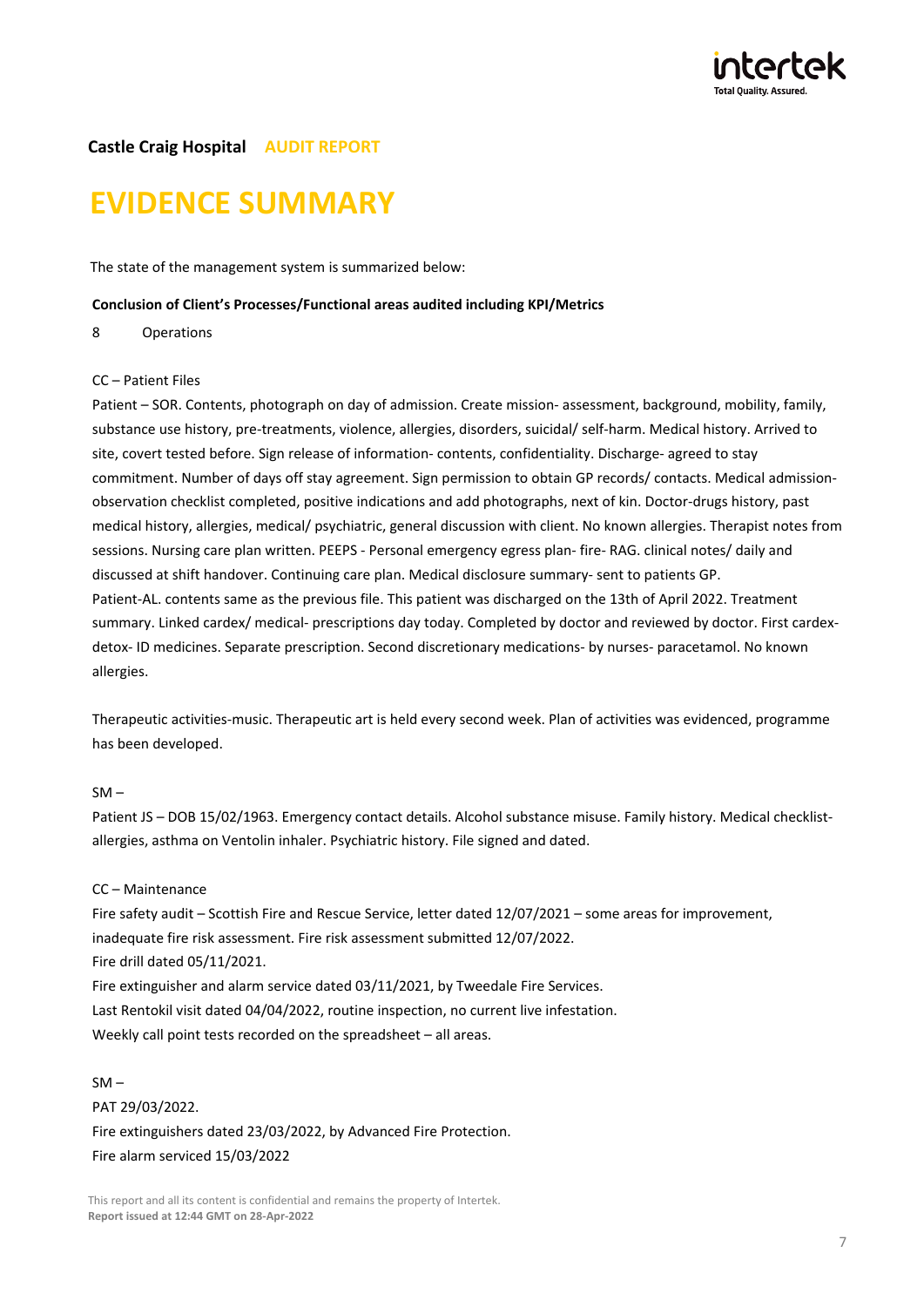

Smoke alarm serviced 15/09/2021. Emergency lighting serviced 15/09/2021. Pool checks conducted daily – Chlorine. Maintained by Dalco Engineering. Gas safe cert dated 06/04/2022 Fixed wire dated 10/04/2017, expires 5 years.

#### Kitchen – CC and SM

Fridge and freezer temperature checks are recorded for AM/PM, daily. Cooking and cooling temperature log 82°C or above. The temperature probes are checked in boiling water and ice and recorded on the sheet. Incoming delivery checks record – date, time, supplier, product description, food temperature, product date, condition of food item, condition of packaging, condition of tinned product – signed. Cleaning rotas were seen for daily, weekly and for either the chef of kitchen assistant. HACCP in place. The food hygiene policy was displayed in the kitchen. There is a 4-week rolling menu in place, which is seasonal. Certs available for deep clean of extractor fans. Special diets are catered for, with a range of options available. Daily menu order reviewed which identified all residents and their meal choices for the day.

Purchasing/Receipt of Goods – CC and SM SM – PO dated 11/04/2022, order for 1 x box blue nitrile small. Order for cleaning of canopies, job number16752. SLA for waste, every 4 weeks

9 Performance Evaluation (customer satisfaction, management review, internal audits) Management review, QE objectives, Customer Satisfaction, Internal Audit Schedule, Internal Audits, Supplier Evaluation and Performance.

Customer satisfaction – both 100% positive feedback

CC – Quarterly meetings are held. Weekly reports of the controlled drug stock and register are completed by the Senior Nurses in Kirkurd and Castle Medical Units and forwarded to the QA Department for monitoring purposes and collation into a quarterly report as required by the Hospital Manager. Meeting held on the 11/01/2022, agenda covered areas such as – review of impacts on family visitors. Incident forward accident report. Fire safety report. Water safe to report. Training on compliance. Review of policy. Any urgent matters-health and safety report and action plan. Patient use of upkeep. The last meeting was held on the 01/03/2022. The agenda covered COVID-19 review and update. Kurkud, recovery gardens community update. The castle community update. Visitors. Isolating patients. Isolating stuff. Medicines management reports and Ashton's reporting. Controlled drugs report. Incident report. MRHA warnings. Infection control update. Policy review plan for 2022- 3. Review of policy.

SM – Meeting held March 2022, areas discussed - number of admissions, patient stay in treatment. Complaints- no complaints for the period. Incidents-there have been 12 incidents reported six were accidental/ environmental and forward behaviour with two clinical incidents, one remains open. COVID-what outbreak of coping 19 in January with two patients confirmed positive. Staff and patients were segregated and observations increased. Admissions were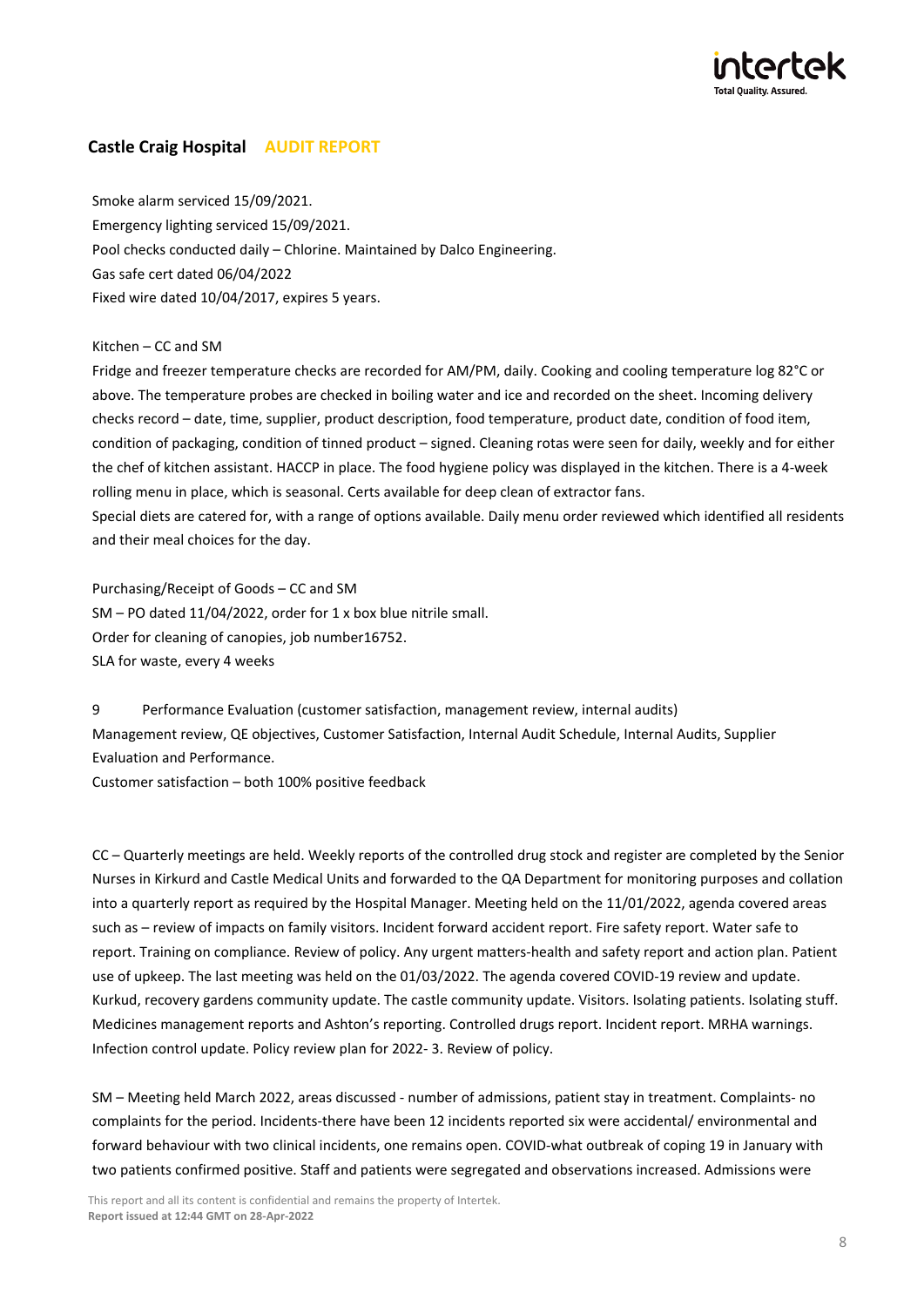

paused for one week and services resumed fully after that. Public health was satisfied with the measures taken to contain the outbreak. A nursing training summary was available from December 2021 two February 2022. Staff nurse inductions from December to February 2022, there have been five new staff nurses inducted into the service. Additional support sessions for- introductions to policies protocols and procedures, fire evacuation planning, communication systems, medications competences observation assessment, treatment planning and multidisciplinary team liaison, infection control procedures, and management of attendance. Training requirements highlighted 2 ongoing appraisals. No issues to the administration department and no recruitment required. Policies were discussed.

#### Internal audits – both sites

Internal audits are conducted at planned intervals and are based on status and importance of the Management System. Data is collected on a regular basis and results analysed. Audit teams are trained, impartial and objective in their approach. Audit reports are clear, concise with respect to content. Actions taken as a result of audit findings are completed in a timely response.

#### 10 Improvement (non-conformance, corrective action)

Complaints, Non-Conformances and Corrective Actions (including root cause), Q/EMS effectiveness check, continual improvement,

CC – Improvements

Psychoeducation

All lectures, DVDs and YouTube presentations have been evaluated by the patients, resulting in a number of outdated DVDs being removed and well-received YouTube presentations being increased. Live therapist lectures have all been rebranded, reviewed and updated. There is a clear increased in satisfaction for psychoeducation.

#### Fitness

Fitness has improved from 91% to 100% (Good/Very Good/Excellent), reflecting the promotion of a Fitness Manager, who is implementing new equipment and different fitness options.

#### Accommodation

This field also includes maintenance. The maintenance team has recently been increased by two, therefore improving response times. Patients have been given the facility to report issues directly to the maintenance team using the Upkeep programme.

#### $SM -$

Review and update documentation. Maintenance of various areas has been scheduled.

### **Review and conclusion of client performance trends since last certification/recertification (at recertification audit and last surveillance audit prior to recertification)**

The QMS has been functioning effectively over the last certification cycle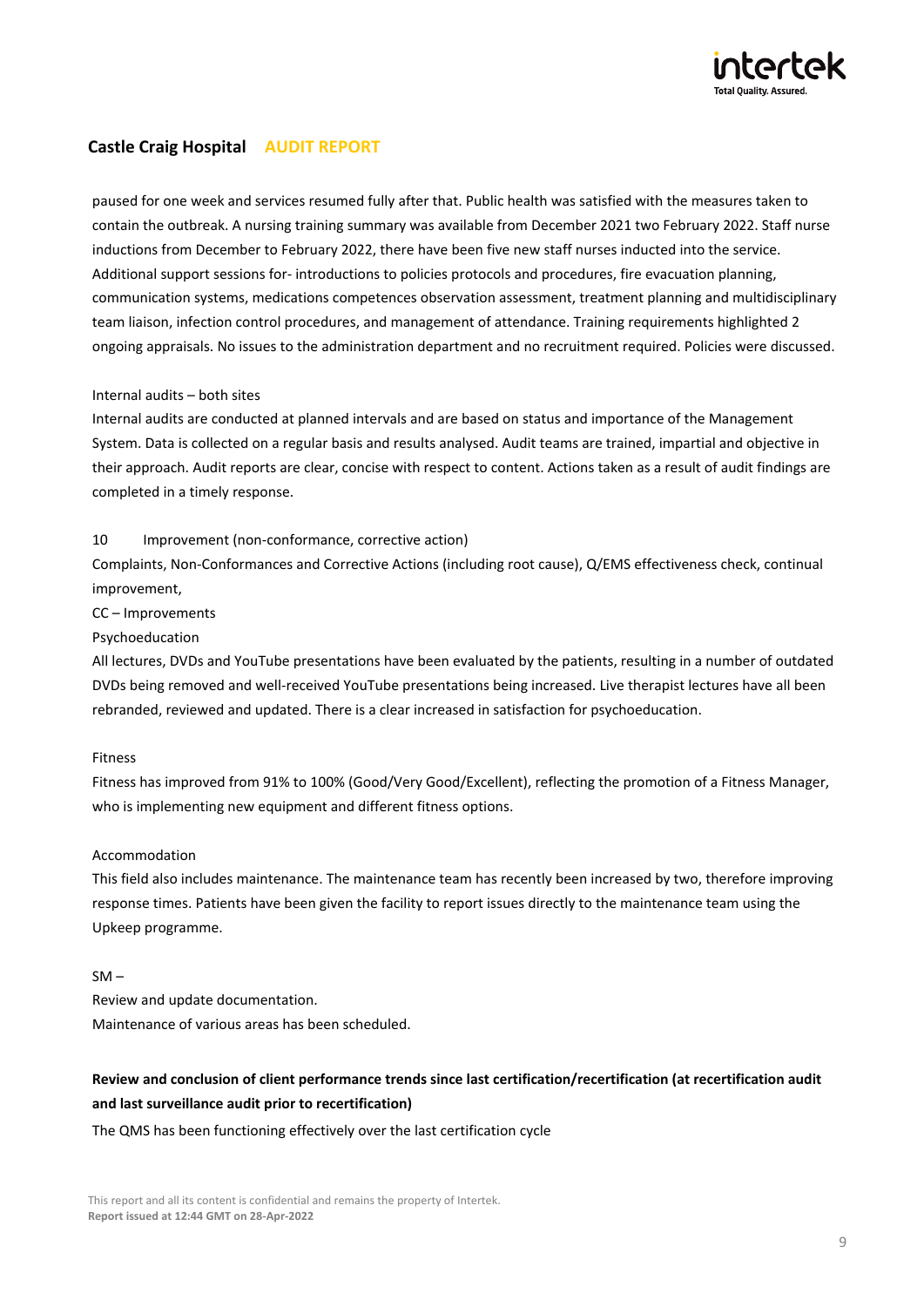

#### **Conclusions regarding risk assessment/risk treatment processes**

 Lucy Haden l.haden@castlecraig.co.uk

#### **Conclusions regarding context of the organization**

The internal context, within which it seeks to achieve its objectives, has been evaluated and documented, considering, the organisational structure, roles and accountabilities. Policies, objectives and the strategies that are in place to achieve them. Capabilities, in terms of resources and knowledge. Information systems, process flows and decisionmaking processes. Organisational culture. Standards, guidelines and models. Contractual relationships. The external and internal context is reviewed at least annually and the documentation updated accordingly. A SWOT and PESTLE has been documented and has been discussed at the management review.

CC – The interested parties that are relevant to the Quality Management System are defined as: healthcare improvement Scotland, company bankers, solicitors, auditors, payroll, insurers, HMRC, information commissioner's office, Intertek, HSE, KIPU systems limited, Ashton's hospital pharmacy Scottish Borders Council General Medical Council, nursing and midwifery council, independent healthcare providers network, Home Office, disclosure Scotland, clients, families/ carers of patients, employees, Castle Craig Netherlands, Smarmore castle private clinic, CATCH Recovery, peoples pension therapeutic professional bodies, ISCAS, Scotmas, CDAO Working Group, LIN. SM – as above but includes Irish Medical Council, Irish nursing and midwifery board, Irish vetting service, Bank of Ireland possessions, pest proof limited, Boyne Water.

The significant requirements of these interested parties include: The consistent provision of services which meet patients' requirements. The continual enhancement of customer satisfaction. A safe and pleasant working environment. Adherence to legal and regulatory requirements.

The scope is '' The Provision of mental health care within a private psychiatric hospital for the treatment of service users with substance abuse dependency and gambling - related addiction''.

**Impact of Significant Changes (If Any)**

None

**Additional information/unresolved issues** None

**Communication/Changes during the visit (if applicable)** None

**References to appendices:**

Audit plan (as executed)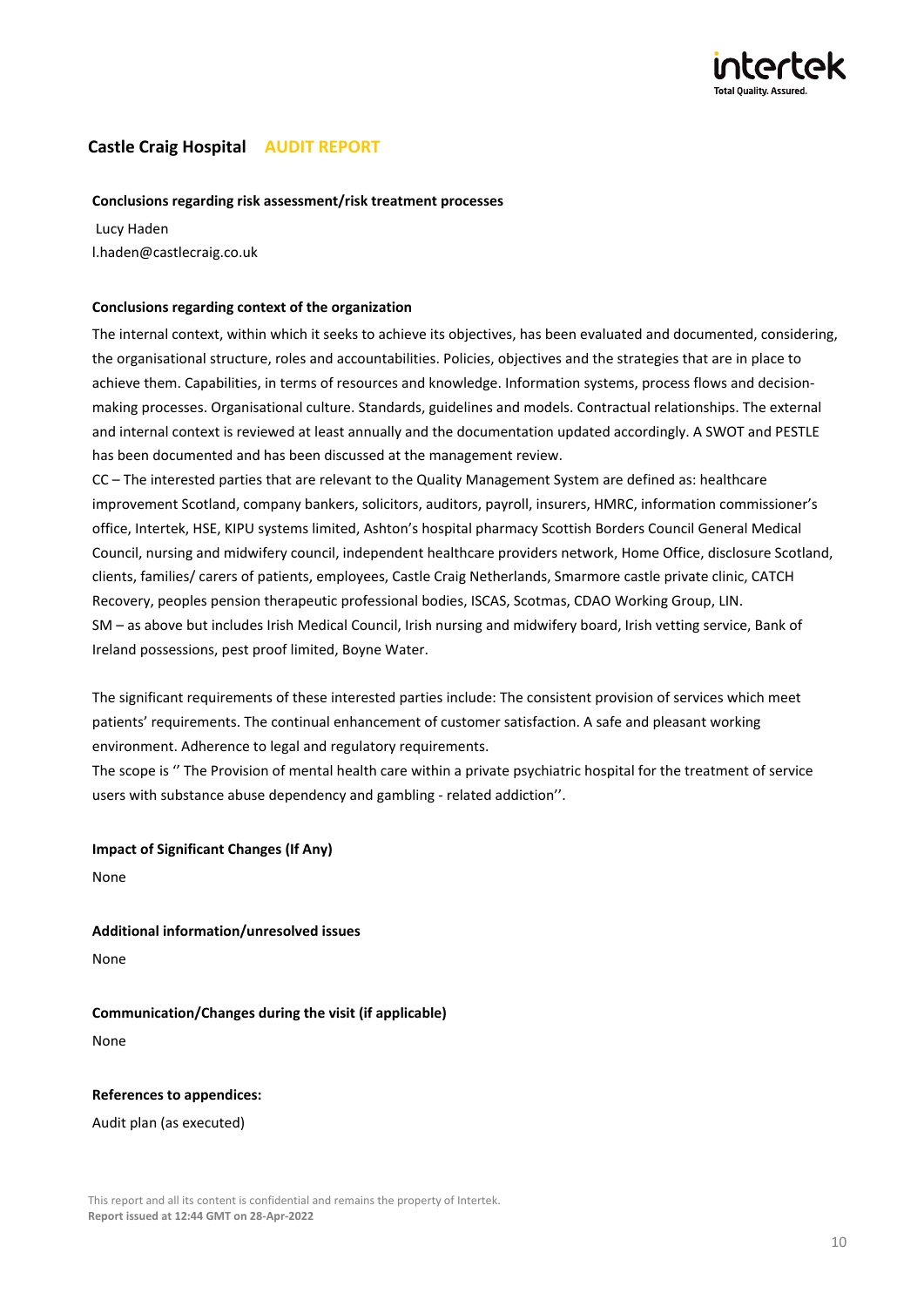

**Have all shifts been audited:**

Yes

**The audit has been performed according to audit plan meeting audit objectives, scopes and duration (on-site and off-site) as given within the audit plan**

Confirmed

#### **Extent of use and effectiveness of Information and Communications Technology (ICT).**

ICT was used for 100% of this audit.

ICT used was effective in achieving the audit objectives.